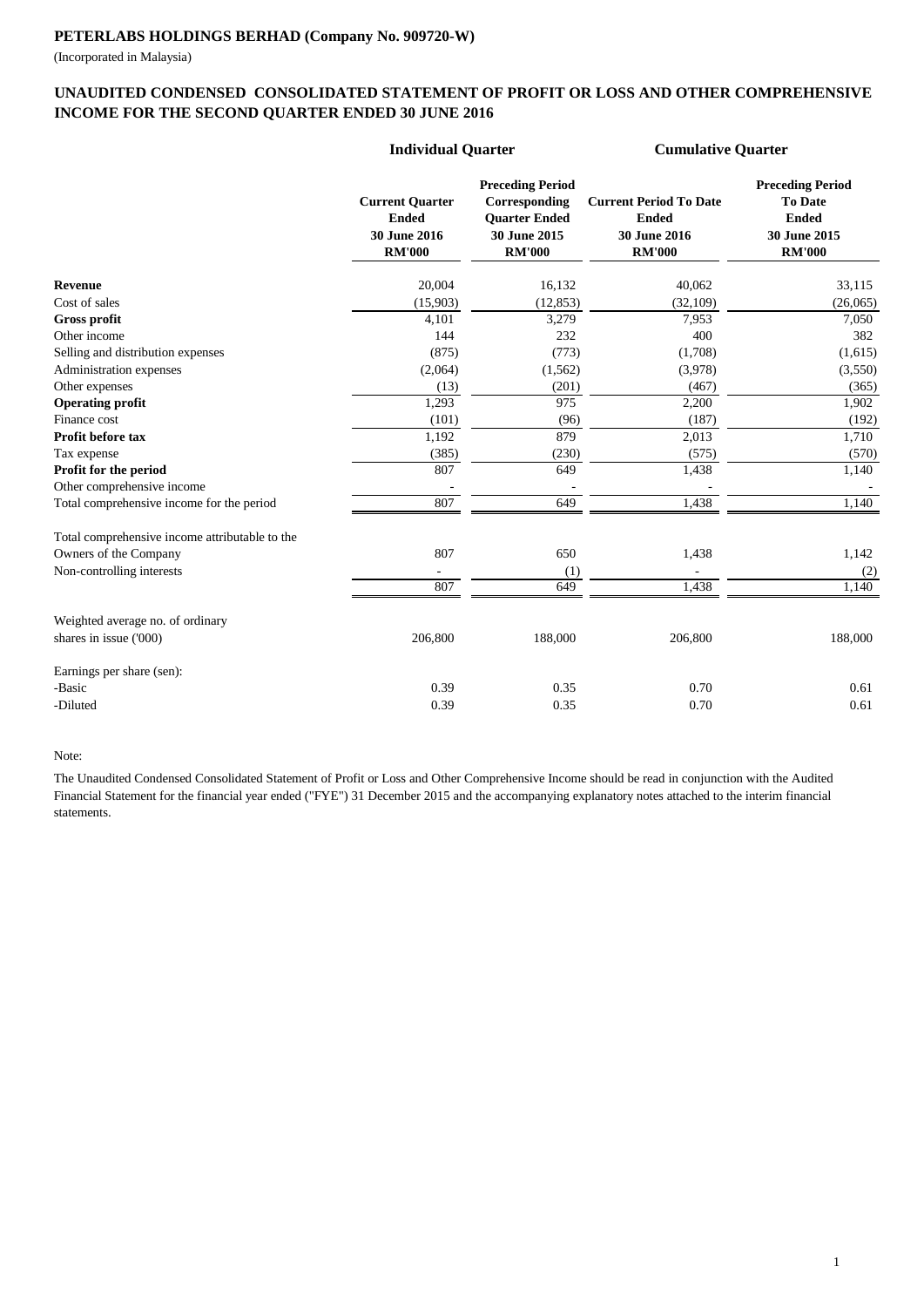(Incorporated in Malaysia)

# **AS AT 30 JUNE 2016 UNAUDITED CONDENSED CONSOLIDATED STATEMENT OF FINANCIAL POSITION**

|                                                                                   | <b>Unaudited</b><br>As at<br>30 June 2016 | <b>Audited</b><br>As at<br>31 December 2015 |  |
|-----------------------------------------------------------------------------------|-------------------------------------------|---------------------------------------------|--|
|                                                                                   | <b>RM'000</b>                             | <b>RM'000</b>                               |  |
| <b>ASSETS</b>                                                                     |                                           |                                             |  |
| <b>Non-current assets</b>                                                         |                                           |                                             |  |
| Property, plant and equipment                                                     | 14,283                                    | 12,297                                      |  |
| Deferred tax assets                                                               | 46                                        | 95                                          |  |
|                                                                                   | 14,329                                    | 12,392                                      |  |
| <b>Current assets</b>                                                             |                                           |                                             |  |
| Inventories                                                                       | 9,530                                     | 10,820                                      |  |
| Trade receivables                                                                 | 21,118                                    | 21,972                                      |  |
| Other receivables                                                                 | 2,563                                     | 1,684                                       |  |
| Cash and bank balances                                                            | 9,526                                     | 3,634                                       |  |
|                                                                                   | 42,737                                    | 38,110                                      |  |
| <b>TOTAL ASSETS</b>                                                               | 57,066                                    | 50,502                                      |  |
| <b>EQUITY AND LIABILITIES</b>                                                     |                                           |                                             |  |
| Equity attributable to owners of the Company                                      |                                           |                                             |  |
| Share capital                                                                     | 20,680                                    | 20,680                                      |  |
| Share premium                                                                     | 4,477                                     | 4,477                                       |  |
| Unappropriated profits                                                            | 13,824                                    | 13,834                                      |  |
|                                                                                   | 38,981                                    | 38,991                                      |  |
| Non-controlling interests                                                         |                                           |                                             |  |
| <b>Total equity</b>                                                               | 38,981                                    | 38,991                                      |  |
| <b>Non-current liabilities</b>                                                    |                                           |                                             |  |
| Finance lease liabilities                                                         | 556                                       | 322                                         |  |
| Borrowings                                                                        | 2,046                                     | 2,046                                       |  |
| Deferred tax liabilities                                                          | 36                                        | 26                                          |  |
|                                                                                   | 2,638                                     | 2,394                                       |  |
| <b>Current liabilities</b>                                                        |                                           |                                             |  |
| Trade payables                                                                    | 3,624                                     | 3,051                                       |  |
| Other payables                                                                    | 5,748                                     | 2,551                                       |  |
| Finance lease liabilities                                                         | 307                                       | 136                                         |  |
| <b>Borrowings</b>                                                                 | 5,559                                     | 3,059                                       |  |
| Tax payables                                                                      | 209                                       | 320                                         |  |
|                                                                                   | 15,447                                    | 9,117                                       |  |
| <b>Total liabilities</b>                                                          | 18,085                                    | 11,511                                      |  |
| <b>TOTAL EQUITY AND LIABILITIES</b>                                               | 57,066                                    | 50,502                                      |  |
|                                                                                   |                                           |                                             |  |
| Net assets per share attributable to ordinary equity holders of the Company (sen) | 18.85                                     | 18.85                                       |  |

## Note:

The Unaudited Condensed Consolidated Statement of Financial Position should be read in conjunction with the Audited Financial Statements for the FYE 31 December 2015.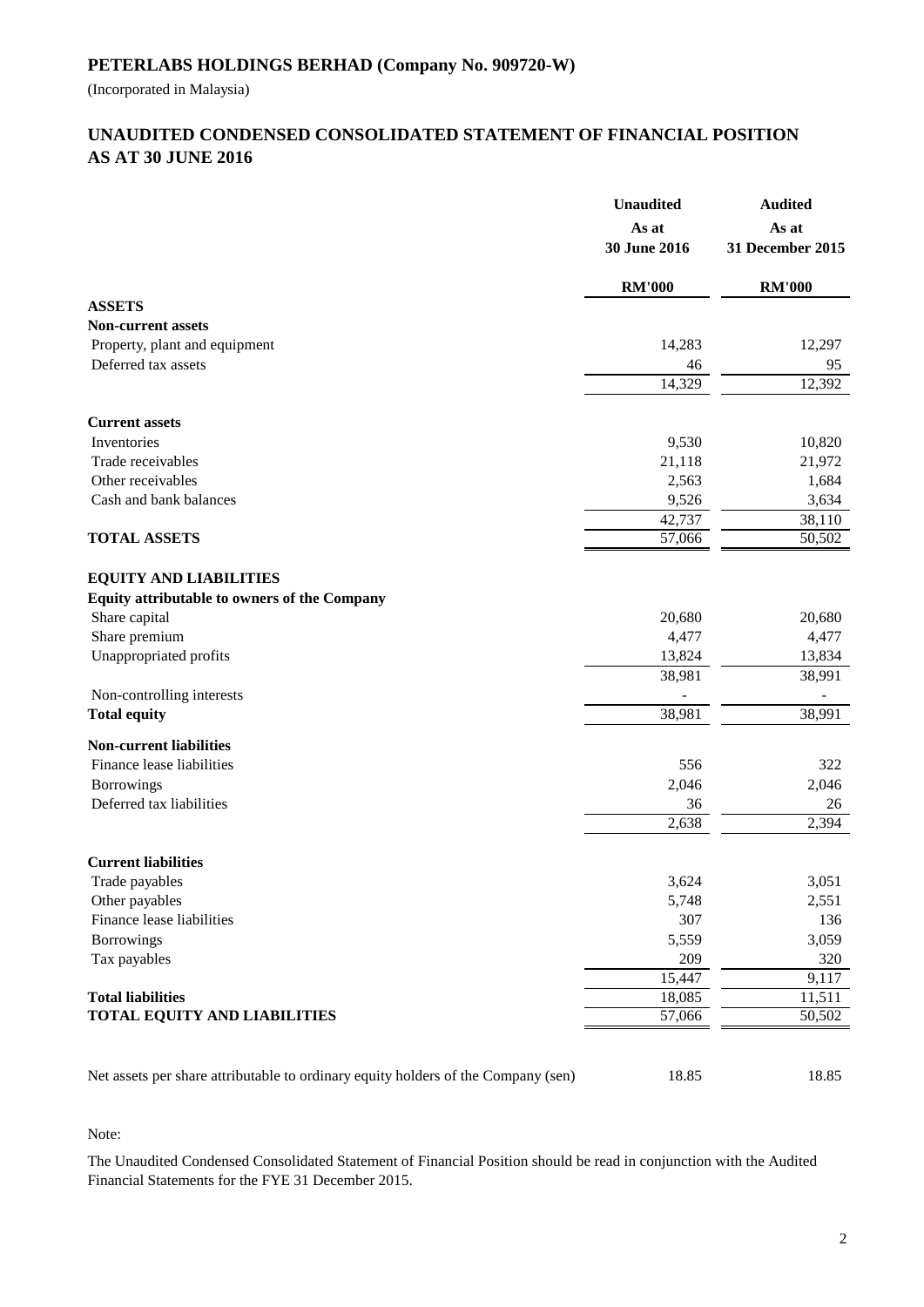(Incorporated in Malaysia)

## **FOR THE SECOND QUARTER ENDED 30 JUNE 2016 UNAUDITED CONDENSED CONSOLIDATED STATEMENT OF CHANGES IN EQUITY**

|                             |                                          | <b>Attributable to Equity Holders of the Company</b> |                                           |                               |                                               |                                         |  |
|-----------------------------|------------------------------------------|------------------------------------------------------|-------------------------------------------|-------------------------------|-----------------------------------------------|-----------------------------------------|--|
|                             |                                          | <b>Non-Distributable</b>                             |                                           | <b>Distributable</b>          |                                               |                                         |  |
|                             | <b>Share</b><br>Capital<br><b>RM'000</b> | <b>Share</b><br>Premium<br><b>RM'000</b>             | Unappropriated<br>Profit<br><b>RM'000</b> | <b>Total</b><br><b>RM'000</b> | Non-controlling<br>interests<br><b>RM'000</b> | <b>Total</b><br>equity<br><b>RM'000</b> |  |
| At 1 January 2016           | 20,680                                   | 4,477                                                | 13,834                                    | 38,991                        |                                               | 38,991                                  |  |
| Total comprehensive income  |                                          |                                                      |                                           |                               |                                               |                                         |  |
| for the financial period    |                                          |                                                      | 1,438                                     | 1,438                         |                                               | 1,438                                   |  |
| Dividend of 0.7% per share  |                                          |                                                      | (1,448)                                   | (1,448)                       |                                               | (1, 448)                                |  |
| At 30 June 2016 (Unaudited) | 20,680                                   | 4,477                                                | 13,824                                    | 38,981                        | $\overline{\phantom{a}}$                      | 38,981                                  |  |
| At 1 January 2015           | 18,800                                   | 2,691                                                | 11,434                                    | 32,925                        | (138)                                         | 32,787                                  |  |
| Total comprehensive income  |                                          |                                                      |                                           |                               |                                               |                                         |  |
| for the financial period    |                                          |                                                      | 1,140                                     | 1,140                         |                                               | 1,140                                   |  |
| Dividend of 0.5% per share  |                                          |                                                      | (940)                                     | (940)                         |                                               | (940)                                   |  |
| At 30 June 2015 (Unaudited) | 18,800                                   | 2,691                                                | 11,634                                    | 33,125                        | (138)                                         | 32,987                                  |  |

Note:

The Unaudited Condensed Consolidated Statement of Changes In Equity should be read in conjunction with the Audited Financial Statements for the FYE 31 December 2015.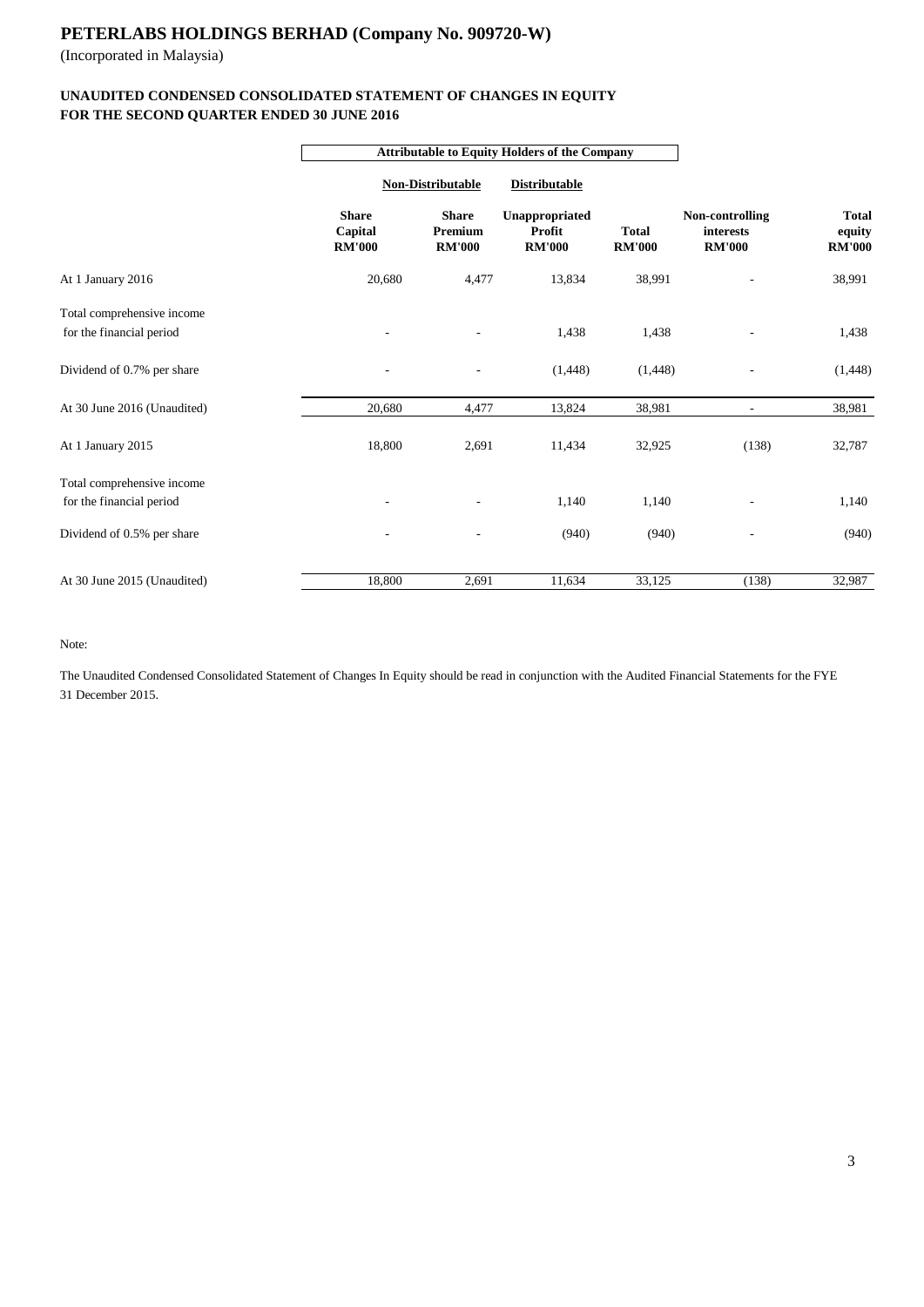(Incorporated in Malaysia)

# **UNAUDITED CONDENSED CONSOLIDATED STATEMENT OF CASH FLOWS FOR THE SECOND QUARTER ENDED 30 JUNE 2016**

|                                                          | <b>Current Period</b><br><b>To Date Ended</b><br>30 June 2016<br>(Unaudited)<br><b>RM'000</b> | <b>Preceding Year</b><br>Corresponding<br><b>Period Ended</b><br>30 June 2015<br>(Unaudited)<br><b>RM'000</b> |
|----------------------------------------------------------|-----------------------------------------------------------------------------------------------|---------------------------------------------------------------------------------------------------------------|
| <b>OPERATING ACTIVITIES</b>                              |                                                                                               |                                                                                                               |
| Profit before tax                                        | 2,013                                                                                         | 1,710                                                                                                         |
| Adjustments for:-                                        |                                                                                               |                                                                                                               |
| - Non cash items                                         | 720                                                                                           | 588                                                                                                           |
| - Non-operating items                                    | 115                                                                                           | 155                                                                                                           |
| Operating profit before working capital changes          | 2,848                                                                                         | 2,453                                                                                                         |
| Changes in working capital                               |                                                                                               |                                                                                                               |
| Inventories                                              | 1,382                                                                                         | (1,239)                                                                                                       |
| Receivables                                              | (158)                                                                                         | (849)                                                                                                         |
| Payables                                                 | 3,138                                                                                         | (794)                                                                                                         |
| <b>Bill</b> payables                                     | 2,718                                                                                         | 2,312                                                                                                         |
| <b>Cash generated from operations</b>                    | 9,928                                                                                         | 1,883                                                                                                         |
| Tax expense paid                                         | (627)                                                                                         | (333)                                                                                                         |
| Interest received                                        | 50                                                                                            | 34                                                                                                            |
| Interest paid                                            | (101)                                                                                         | (110)                                                                                                         |
| Net cash from operating activities                       | 9,250                                                                                         | 1,474                                                                                                         |
| <b>INVESTING ACTIVITIES</b>                              |                                                                                               |                                                                                                               |
| Purchase of property, plant and equipment                | (1, 411)                                                                                      | (995)                                                                                                         |
| Proceed from disposal of property, plant and equipment   | 25                                                                                            | 10                                                                                                            |
| Net cash used in investing activities                    | (1, 386)                                                                                      | (985)                                                                                                         |
| <b>FINANCING ACTIVITIES</b>                              |                                                                                               |                                                                                                               |
| Dividend paid on ordinary shares                         | (1, 448)                                                                                      | (940)                                                                                                         |
| Interest paid<br>Repayment of term loan                  | (86)<br>(218)                                                                                 | (82)                                                                                                          |
| Repayment of finance lease liabilities                   | (104)                                                                                         | (207)<br>(62)                                                                                                 |
| Net cash used in financing activities                    | (1, 856)                                                                                      | (1,291)                                                                                                       |
|                                                          |                                                                                               |                                                                                                               |
| <b>Net Changes In Cash And Cash Equivalents</b>          | 6,008                                                                                         | (802)                                                                                                         |
| Effect of exchange rate changes                          | (116)                                                                                         |                                                                                                               |
| Cash And Cash Equivalents At The Beginning Of The Period | 3,634                                                                                         | 4,214                                                                                                         |
| Cash And Cash Equivalents At The End Of The Period       | 9,526                                                                                         | 3,412                                                                                                         |

Note:

The Unaudited Condensed Consolidated Statement of Cash Flows should be read in conjunction with the Audited Financial Statements for the FYE 31 December 2015.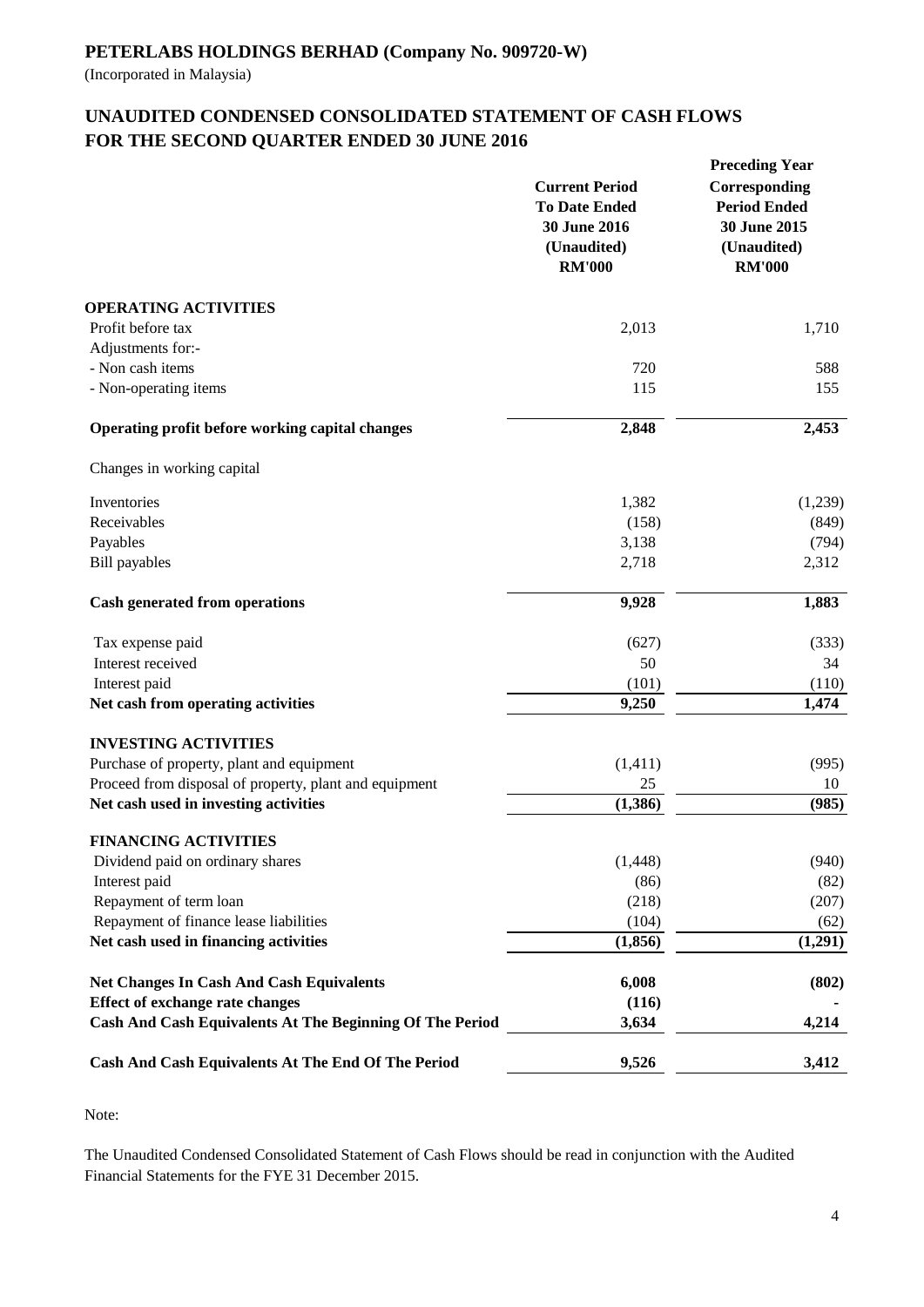## **QUARTERLY REPORT FOR THE SECOND QUARTER ENDED 30 JUNE 2016**

### **NOTES TO THE INTERIM REPORT FOR THE FINANCIAL PERIOD ENDED 30 JUNE 2016**

### **A: EXPLANATORY NOTES PURSUANT TO THE MALAYSIAN FINANCIAL REPORTING STANDARDS 134 (MFRS 134): INTERIM FINANCIAL REPORTING**

#### **A1. Basis preparation**

The interim financial statements are unaudited and have been prepared in accordance with MFRS 134: Interim Financial Reporting and Appendix 9B of the ACE Market Listing Requirements ("ACE LR").

The interim financial statements should be read in conjunction with the Audited Financial Statements of the Group for the FYE 31 December 2015 and the accompanying explanatory notes attached to the interim financial report.

### **A2. Significant Accounting Policies**

Significant accounting policies adopted by the Group in these interim financial statements are consistent with those of the audited financial statements for the FYE 31 December 2015.

The Group has adopted the Malaysian Financial Reporting Standards ("MFRS") framework issued by Malaysian Accounting Standards Board ("MASB") with effect from 1 January 2012. This MFRS framework was introduced by MASB in order to fully converge Malaysia's existing Financial Reporting Standards ("FRS") framework with the International Financial Reporting Standards ("IFRS") framework issued by the International Accounting Standards Board. There has been no material impact upon the adoption of the MFRS on the financial statements of the Group.

The Group has not early adopted new or revised MFRSs and IC Interpretations that are relevant and effective for accounting periods beginning on or after 1 July 2016.

The Directors anticipate that the adoption of new and revised MFRSs and IC Interpretations will have no material impact on the financial statements of the Group in the period of initial application.

### **A3. Auditors' report**

There was no qualification on the Audited Financial Statements of the Group for the FYE 31 December 2015.

#### **A4. Seasonal or cyclical factors**

The operations of the Group were not significantly affected by seasonal or cyclical factors during the current financial quarter under review and current year-to-date.

#### **A5. Items of unusual nature and amount**

There were no unusual items affecting assets, liabilities, equity, net income or cash flow of the Group during the quarter under review and current year-to-date.

### **A6. Material changes in estimates**

There were no changes in estimates that had a material effect in the current quarter and period to date results.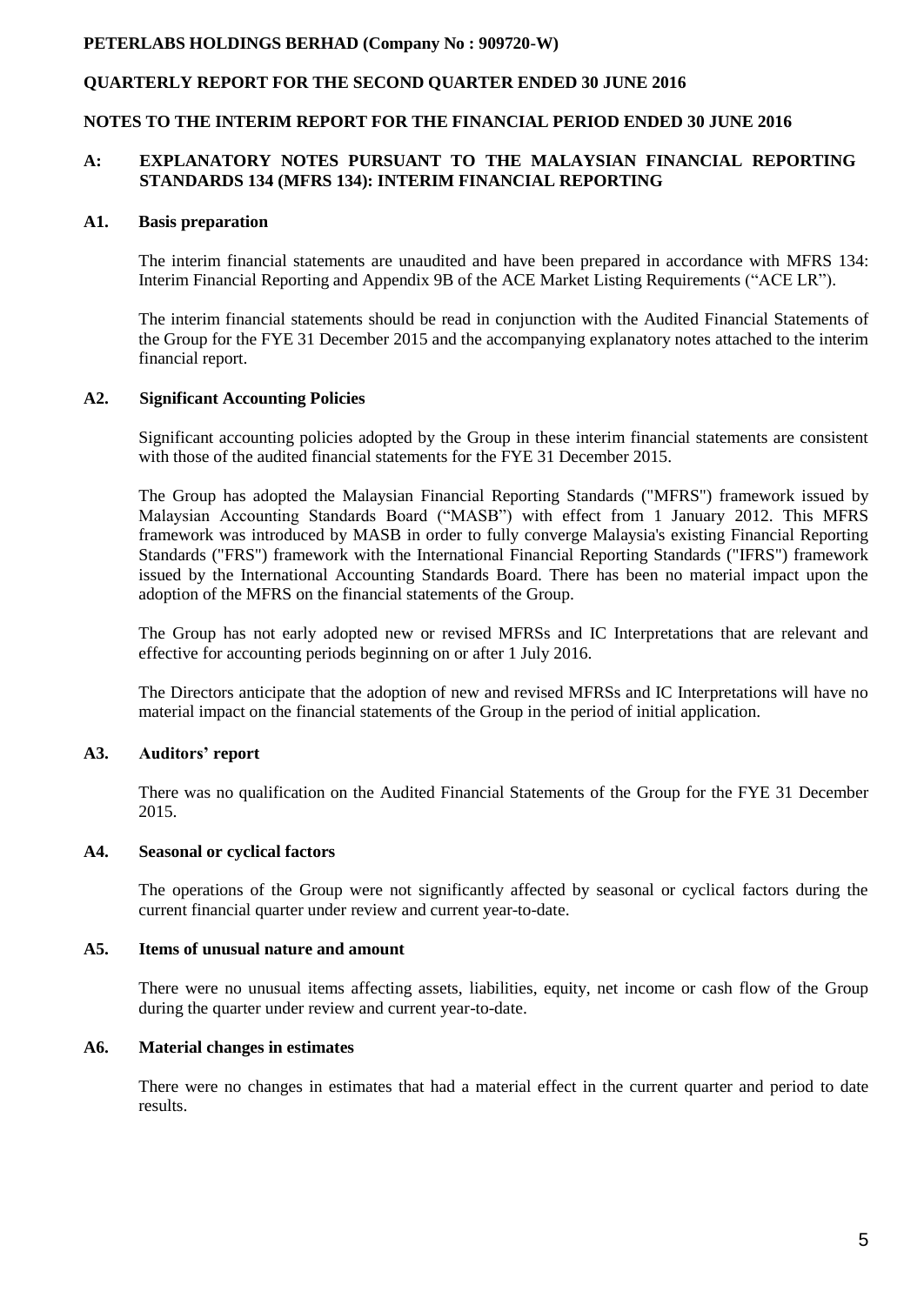# **QUARTERLY REPORT FOR THE SECOND QUARTER ENDED 30 JUNE 2016 (CONT'D)**

## **NOTES TO THE INTERIM REPORT FOR THE FINANCIAL PERIOD ENDED 30 JUNE 2016 (CONT'D)**

## **A7. Profit for the period**

Profit for the current quarter and period-to-date ended 30 June 2016 is arrived at after charging / (crediting), amongst other items, the following:

|                                                                                                 | <b>Quarter Ended</b>                 | <b>Period To Date</b><br><b>Ended</b> |
|-------------------------------------------------------------------------------------------------|--------------------------------------|---------------------------------------|
|                                                                                                 | <b>30 June 2016</b><br><b>RM'000</b> | <b>30 June 2016</b><br><b>RM'000</b>  |
| Other income including investment income                                                        | (73)                                 | (149)                                 |
| Unrealised foreign exchange loss                                                                | (36)                                 | 180                                   |
| Realised foreign exchange gain                                                                  | 26                                   | (8)                                   |
| Interest expense                                                                                | 101                                  | 187                                   |
| Interest income                                                                                 | (34)                                 | (50)                                  |
| Depreciation                                                                                    | 256                                  | 503                                   |
| Gain on disposal of property, plant<br>and<br>equipment written off<br>Inventories written down |                                      | (20)<br>186                           |
| Reversal of inventories written down                                                            | (161)                                | 277)                                  |

### **A8. Segmental information**

The Group is organised into the following operating segments:

- a) Trading
- b) Manufacturing

| <b>Quarter ended</b><br>30 June 2016 | <b>Trading</b><br><b>RM'000</b> | <b>Manufacturing</b><br><b>RM'000</b> | <b>Eliminations</b><br><b>RM'000</b> | <b>Consolidated</b><br><b>RM'000</b> |
|--------------------------------------|---------------------------------|---------------------------------------|--------------------------------------|--------------------------------------|
| <b>Revenue from</b>                  |                                 |                                       |                                      |                                      |
| External customers                   | 18,497                          | 1,507                                 |                                      | 20,004                               |
| Inter-segment revenue                | 3,325                           | 7,242                                 | (10, 567)                            |                                      |
| <b>Total revenue</b>                 | 21,822                          | 8,749                                 | (10, 567)                            | 20,004                               |
| <b>Profit before tax</b>             | 997                             | 195                                   | -                                    | 1,192                                |
| Tax expense                          |                                 |                                       |                                      | (385)                                |
| Profit for the period                |                                 |                                       |                                      | 807                                  |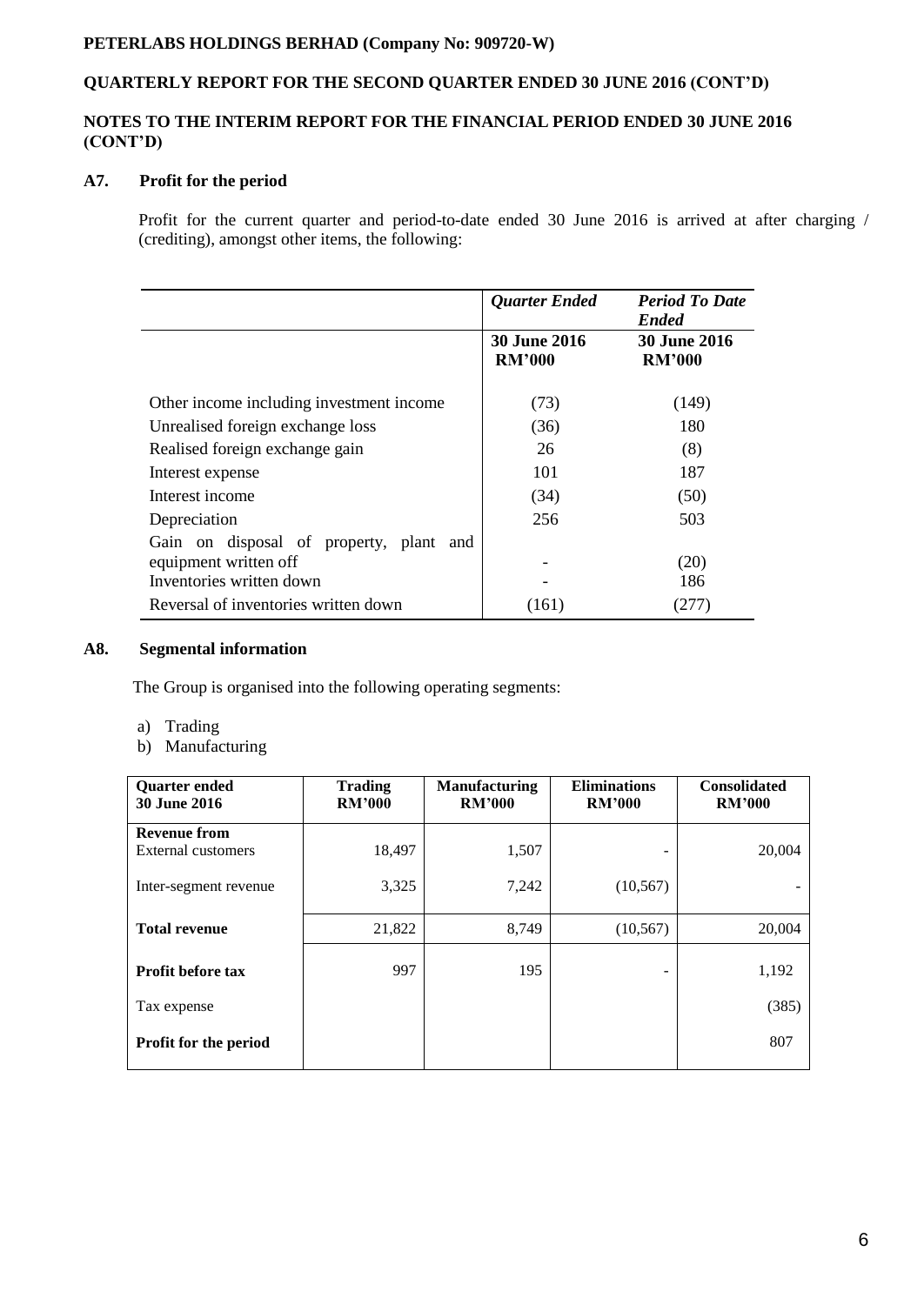# **QUARTERLY REPORT FOR THE SECOND QUARTER ENDED 30 JUNE 2016 (CONT'D)**

## **NOTES TO THE INTERIM REPORT FOR THE FINANCIAL PERIOD ENDED 30 JUNE 2016 (CONT'D)**

# **A8. Segmental information (cont'd)**

| Period to Date ended<br><b>30 June 2016</b> | <b>Trading</b><br><b>RM'000</b> | <b>Manufacturing</b><br><b>RM'000</b> | <b>Eliminations</b><br><b>RM'000</b> | <b>Consolidated</b><br><b>RM'000</b> |
|---------------------------------------------|---------------------------------|---------------------------------------|--------------------------------------|--------------------------------------|
| <b>Revenue from</b>                         |                                 |                                       |                                      |                                      |
| External customers                          | 36,538                          | 3,524                                 |                                      | 40,062                               |
| Inter-segment revenue                       | 6,478                           | 12,883                                | (19,361)                             |                                      |
| <b>Total revenue</b>                        | 43,016                          | 16,407                                | (19,361)                             | 40,062                               |
| <b>Profit before tax</b>                    | 1,539                           | 474                                   |                                      | 2,013                                |
| Tax expense                                 |                                 |                                       |                                      | (575)                                |
| Profit for the period                       |                                 |                                       |                                      | 1,438                                |

### **A9. Valuation of property, plant and equipment**

There was no valuation of the property, plant and equipment in the current quarter under review.

## **A10. Capital commitments**

|                                           | Group                     |                            |  |
|-------------------------------------------|---------------------------|----------------------------|--|
| Authorised and contracted for :           | As at 30/6/2016<br>RM'000 | As at 31/12/2015<br>RM'000 |  |
| - Plant & machinery<br>- Factory building | 2,963<br>4,650<br>7,613   | 2,963<br>للمتقلب<br>2,963  |  |

# **A11. Material subsequent event**

There were no material events subsequent to the end of the current financial quarter under review that have not been reflected.

## **A12. Changes in composition of the Group**

There was no change in composition of the Group for the current quarter under review.

### **A13. Contingent liabilities or contingent assets**

|                                                                                                                     | Company                   |                            |  |
|---------------------------------------------------------------------------------------------------------------------|---------------------------|----------------------------|--|
| Corporate guarantee given by the Company to financial<br>Institutions for credit facilities granted to Subsidiaries | As at 30/6/2016<br>RM'000 | As at 31/12/2015<br>RM'000 |  |
| Utilised<br>$\overline{\phantom{a}}$                                                                                | 7.605                     | 5,105                      |  |
| Limit<br>$\overline{\phantom{a}}$                                                                                   | 13,250                    | 13,250                     |  |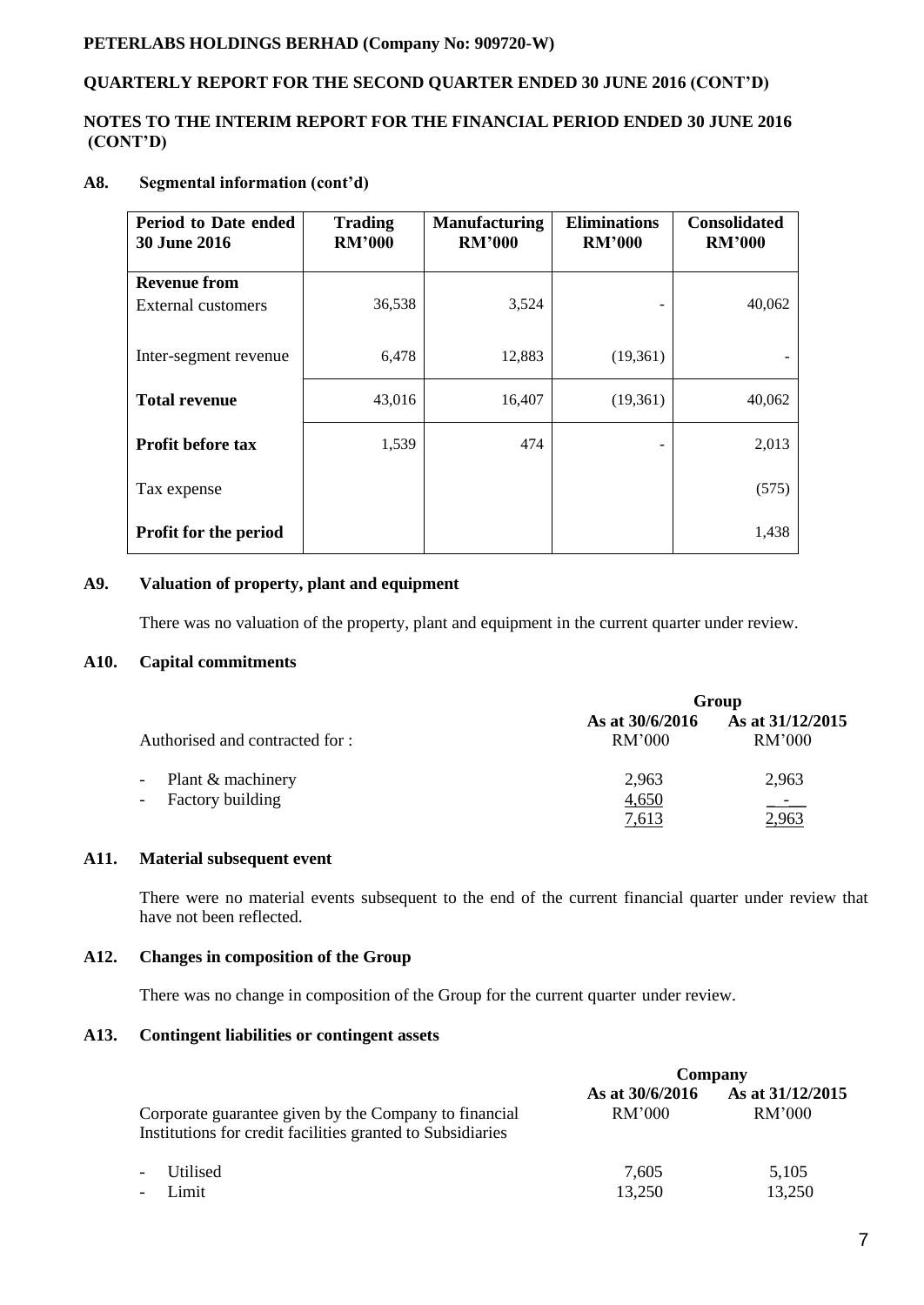# **QUARTERLY REPORT FOR THE SECOND QUARTER ENDED 30 JUNE 2016 (CONT'D)**

# **A14. Significant related party transactions**

Save as disclosed in the Audited Financial Statements for the FYE 31 December 2015, there were no other significant related party transactions for the current quarter under review.

## **A15. Issuances, cancellations, repurchase, resale and repayment of debt and equity**

There were no issuance, cancellation, repurchase, resale and repayment of debt and equity securities for the current quarter and current year-to-date under review.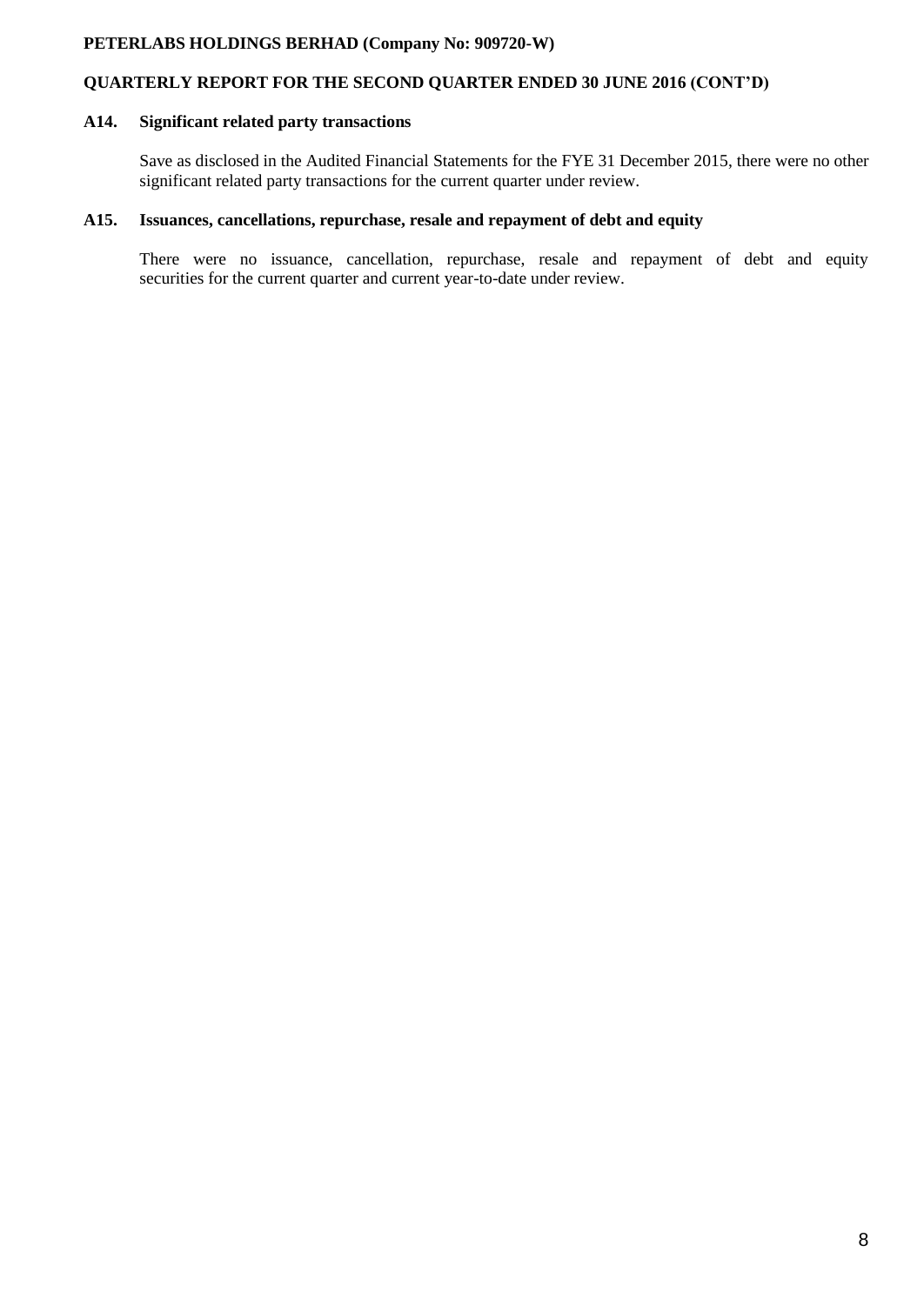## **QUARTERLY REPORT FOR THE SECOND QUARTER ENDED 30 JUNE 2016 (CONT'D)**

### **B: ADDITIONAL INFORMATION PURSUANT TO THE ACE LR**

### **B1. Review of performance**

The Group registered RM20.004 million revenue for the current quarter which represents an increase of RM3.872 million or 24.01% as compared to the revenue of RM16.132 million in the previous period's corresponding quarter. The Group registered profit before tax of RM1.192 million for the quarter under review which represents increase of RM0.313 million or 35.61% as compared to the Group's profit before tax of RM0.879 million reported in the previous period's corresponding quarter. Profit before tax increase due to higher gross revenue achieved coupled with higher gross margin achieved.

For the current quarter, trading segment registered revenue of RM18.497 million from the external customers and RM3.325 million from inter-company transactions and reported profit before tax of RM0.997 million for the quarter under review. In the previous quarter, the group achieved revenue of RM18.041 million from the external customers and RM3.153 million from inter-company transactions and reported profit before tax of RM0.542 million for the trading segment. The increase in profit before tax for the trading segment for the current quarter was mainly due to higher gross revenue achieved.

The manufacturing segment registered revenue of RM1.507 million from the external customers and RM7.242 million from inter-company transactions and reported profit before tax of RM0.195 million for the quarter under review. In the previous quarter, the Group achieved revenue of RM2.017 million from external customers and RM5.641 million from inter-company transactions and reported profit before tax of RM0.279 million for the manufacturing segment. The decrease in profit before tax for the manufacturing segment for the current quarter was mainly attributable to lower revenue achieved coupled with higher operating expenses incurred.

### **B2. Material changes in the current quarter's results compared to the results of the immediate preceding quarter**

For the quarter under review, the Group registered decrease in revenue of 0.27% from RM20.058 million to RM20.004 million and significance increase in profit before tax of 45.19% from RM0.821 million to RM1.192 million as compared to preceding quarter ended 31 Mac 2016. The significant increase in profit before tax was mainly attributable to higher gross margin achieved as compared with previous quarter. For the current quarter, trading segment achieved revenue of RM18.497 million and profit before tax of RM0.997 million as compared to revenue of RM18.041 million and profit before tax of RM0.542 million in the previous quarter, whilst the manufacturing segment achieved revenue of RM1.507 million and reported profit before tax of RM0.195 million as compared to revenue of RM2.017 million and profit before tax of RM0.279 million in the previous quarter.

### **B3. Prospects**

As the Group moves forward, we will continue to keep a keen eye on our current projects as we seek out new opportunities to expand the business into both domestic and foreign markets. With the new plants, we look forward to developing and maintaining both our current and new markets.

In the future, the Group looks to development in expanding its range of biological products as well to obtain Good Manufacturing Practice ("GMP") Resources accreditation to achieve higher quality standards for all our products. The Group will continue to look out for opportunities to expand its business in Malaysia and overseas.

Despite the current challenging business environment, barring any unforeseen circumstances, the Board of Directors expects the performance of the Group to remain satisfactory in the future.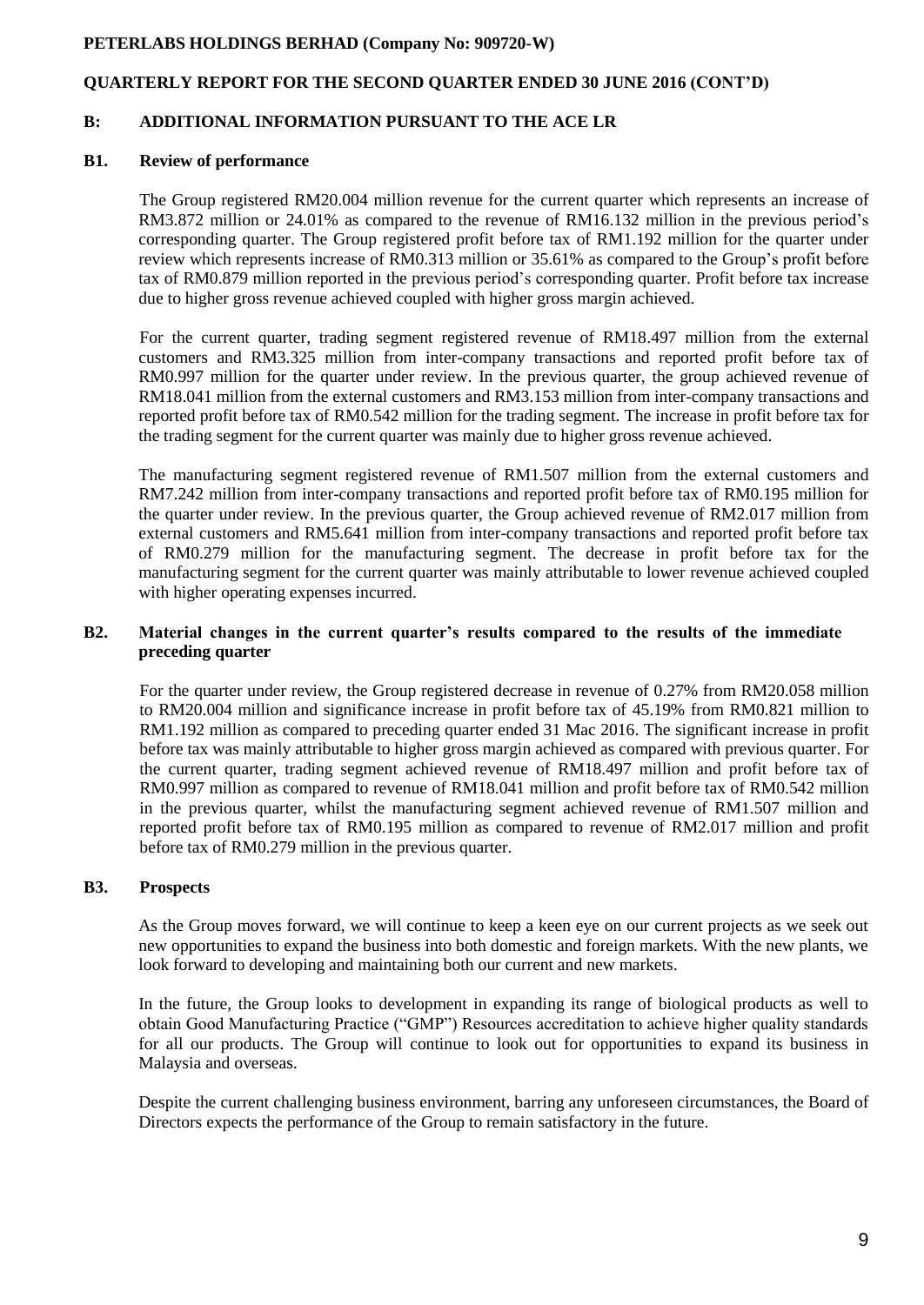## **QUARTERLY REPORT FOR THE SECOND QUARTER ENDED 30 JUNE 2016 (CONT'D)**

#### **B4. Profit forecast**

No profit forecast has been issued by the Group previously in any public document.

### **B5. Tax expense**

|                  | <b>Current quarter ended</b><br><b>30 June 2016</b><br><b>RM'000</b> | <b>Current year to-date</b><br><b>30 June 2016</b><br><b>RM'000</b> |  |
|------------------|----------------------------------------------------------------------|---------------------------------------------------------------------|--|
| Income tax       |                                                                      |                                                                     |  |
| - Current period | 326                                                                  | 516                                                                 |  |
| -Deferred Tax    | 59                                                                   | <u>59</u>                                                           |  |
|                  | <u>385</u>                                                           |                                                                     |  |

The Group's effective tax rate for the current quarter and current year-to-date were higher than the statutory rate due to losses incurred by subsidiaries and certain expenses which were not deductible for tax purposes.

#### **B6. Profit from sale of unquoted investments and/or properties**

There was no disposal of unquoted investments or properties for the current quarter under review.

### **B7. Quoted securities**

There was no acquisition and/or disposal of quoted securities for the current quarter under review.

## **B8. Status of corporate proposals**

Save as disclosed below, there were no other corporate proposals announced but not completed as at the date of this report:

a) On 27 April 2016 and 28 April 2016, RHB Investment Bank Berhad had, on behalf of the Board, announced that the Company proposes to undertake a special Bumiputera issue by topping up the difference between the prescribed equity requirement of 12.50% of the Company's enlarged issued and paid-up share capital and the percentage of equity interest which had been allocated to its Bumiputera investors via public balloting when the Company was listed on 26 July 2011 for the purposes of complying with the Bumiputera equity condition which was imposed by the Securities Commission Malaysia (Equity Compliance Unit) ("SC(ECU)") via its approval letter dated 22 December 2010 for the Company's initial public offering ("Proposed Special Bumiputera Issue").

Further to the above, on 6 June 2016 and 7 June 2016, RHB Investment Bank Berhad had, on behalf of the Board, announced further details on the Proposed Special Bumiputera Issue and the approval received from the SC(ECU), via its letter dated 3 June 2016 which was received on 6 June 2016, approving the Proposed Special Bumiputera Issue.

Subsequently, on 28 June 2016, the shareholders of the Company had approved the renewal of the Company's authority to issue Shares pursuant to Section 132D of the Companies Act, 1965 which will be utilised for the Proposed Special Bumiputera Issue.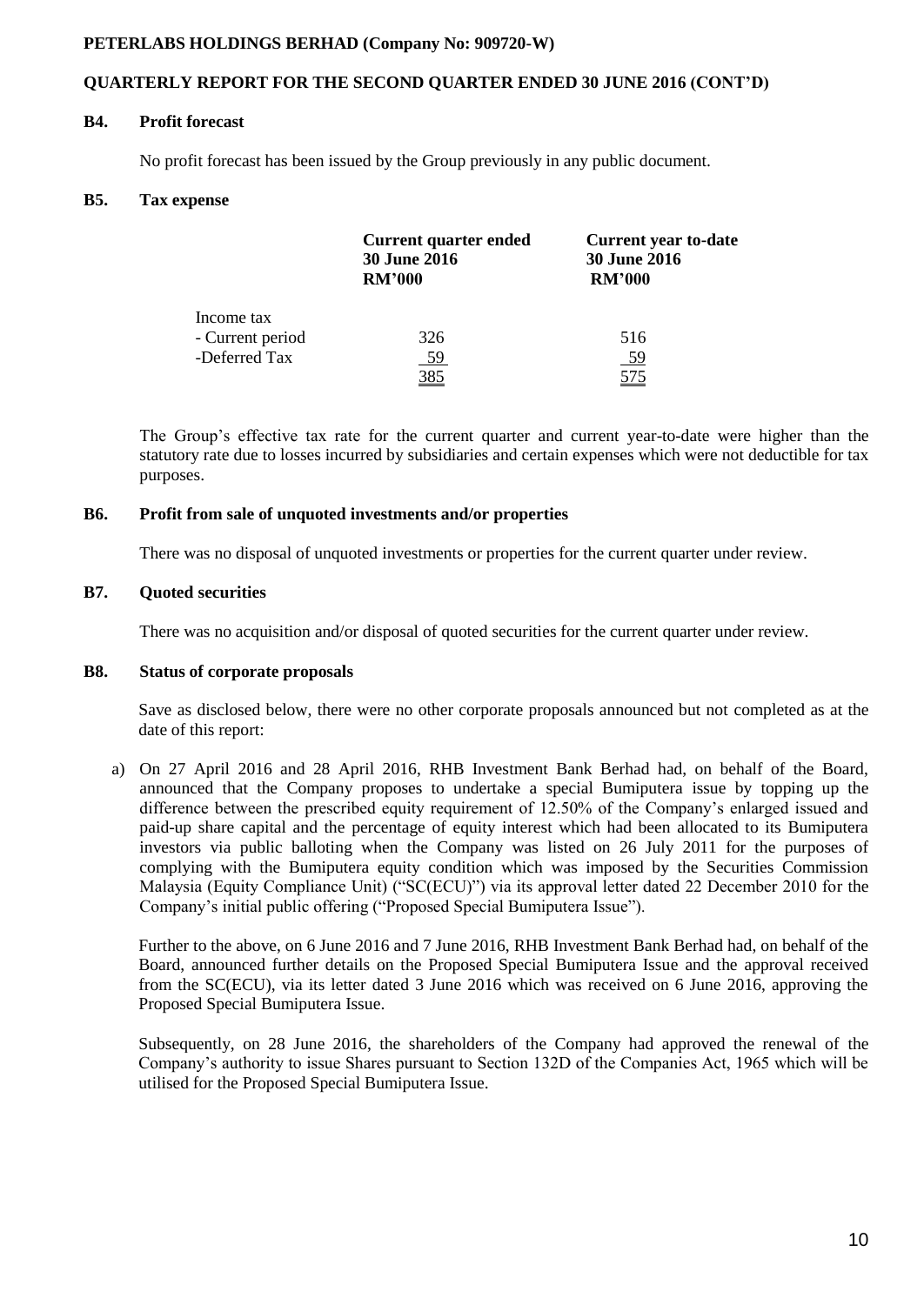## **QUARTERLY REPORT FOR THE SECOND QUARTER ENDED 30 JUNE 2016 (CONT'D)**

#### **B8. Status of corporate proposals (cont'd)**

In addition to that, on 30 June 2016, RHB Investment Bank Berhad had, on behalf of the Board, announced that MITI has, via its letter dated 29 June 2016 taken note and has no objection for the Company to undertake the special Bumiputera issue of up to 19,270,000 new PLabs Shares ("Special Bumiputera Shares") to comply with the Bumiputera Equity Requirement, representing approximately 8.52% of the new enlarged issued and paid-up share capital of PLabs to Bumiputera investors to be identified by the Company and/or MITI and approved by MITI at an issue price to be determined later.

Further to the above, on 29 July 2016, RHB Investment Bank Berhad had, on behalf of the Board, announced that the additional listing application in relation to the Proposed Special Bumiputera Issue has been submitted to Bursa Malaysia Securities Berhad ("Bursa Securities").

On 5 August 2016, RHB Investment Bank Berhad had, on behalf of the Board, announced that Bursa Securities had, via its letter dated 4 August 2016, approved the listing and quotation of up to 19,270,000 Special Bumiputera Shares to be issued pursuant to the Proposed Special Bumiputera Issue.

- b) On 21 June 2016, the Company announced that its wholly-owned subsidiary, Osmosis Nutrition Sdn Bhd, had on 20 June 2016 entered into a Sale and Purchase Agreement with In-Cube Kitchen Sdn Bhd (Company No. 743765-K) for the acquisition of one (1) unit of 3-Storey Semi Detached Office Block cum Factory Unit in the development project known as Excellent Technology Park for a total purchase consideration of Ringgit Malaysia Four Million Six Hundred and Fifty Thousand (RM4,650,000.00) to be financed through a combination of internally generated funds and/or bank borrowings.
- c) On 8 August 2016 the company announced that on 3 August 2016, the Company received notices from Companies Commission of Malaysia ("CCM") in respect of its wholly-owned subsidiaries, Biojava Sdn Bhd and OMS Aquaculture Sdn Bhd, being struck off from CCM under Section 308(1) of the Companies Act, 1965 with effect from 19 April 2016 and 29 April 2016 respectively. Accordingly Biojava Sdn Bhd and OMS Aquaculture Sdn Bhd shall cease to be the subsidiaries of the Company with effect from the date hereof.

### **B9. Group borrowings and debts securities**

The Group's borrowings as at 30 June 2016 were as follows:

|                               | <b>Secured</b><br><b>RM'000</b> | <b>Unsecured</b><br><b>RM'000</b> | <b>Total</b><br><b>RM'000</b> |
|-------------------------------|---------------------------------|-----------------------------------|-------------------------------|
| <b>Short term borrowings:</b> |                                 |                                   |                               |
| Finance lease liabilities     |                                 | 307                               | 307                           |
| Bank borrowings               | 5,559                           |                                   | 5,559                         |
| Total                         | 5,559                           | 307                               | 5,866                         |
|                               | <b>Secured</b><br><b>RM'000</b> | <b>Unsecured</b><br><b>RM'000</b> | <b>Total</b><br><b>RM'000</b> |
| Long term borrowings:         |                                 |                                   |                               |
| Finance lease liabilities     |                                 | 556                               | 556                           |
| Bank borrowings               | 2,046                           |                                   | 2,046                         |
| Total                         | 2,046                           | 556                               | 2,602                         |

All the Group's borrowings are denominated in Ringgit Malaysia.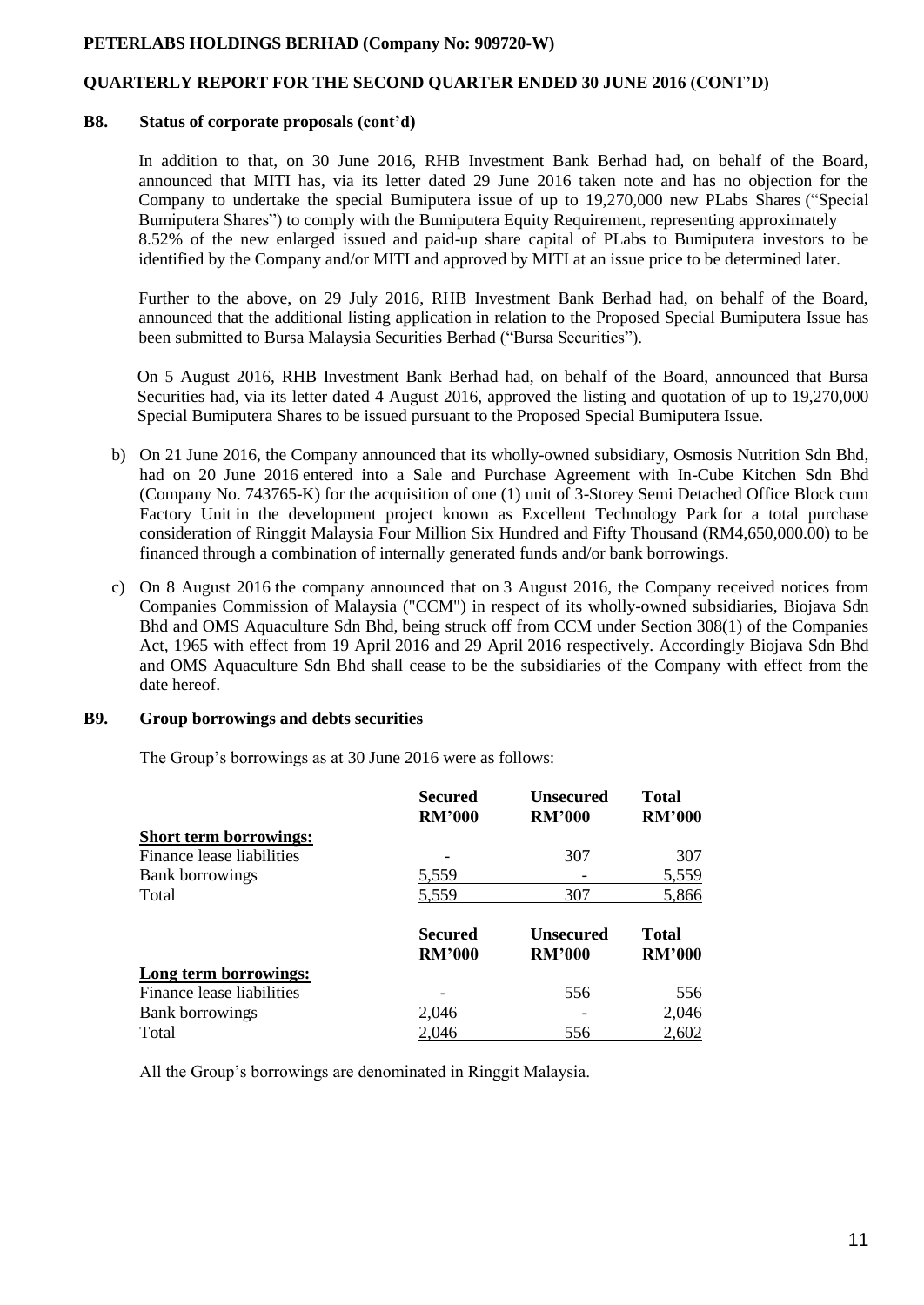## **QUARTERLY REPORT FOR THE SECOND QUARTER ENDED 30 JUNE 2016 (CONT'D)**

### **B10. Off balance sheet financial instruments**

The Group does not have any financial instruments with off-balance sheet risk as at the date of this quarterly report.

### **B11. Material litigation**

As at the date of this announcement, neither the Company nor any of its subsidiary companies is engaged in any material litigation and/or arbitration either as plaintiff or defendant, which has a material effect on the financial position of the Company or its subsidiary companies and the Directors are not aware of any proceedings pending or threatened or of any facts likely to give rise to any proceedings which might materially and adversely affect the financial position or business of the Company or its subsidiary companies.

## **B12. Dividends**

- a) No interim dividend has been recommended for the financial quarter ended 30 June 2016 and previous year's corresponding period ended 30 June 2015.
- b) There was no dividend paid during the financial quarter ended 30 June 2016 and previous year's corresponding period ended 30 June 2015.

### **B13. Earnings per share**

The basic and diluted earnings per share is calculated based on the Group's comprehensive income attributable to equity holders of the Company divided by the weighted average number of ordinary shares as follows:

|                                                               | <b>Ouarter Ended</b> |                     |                     | <b>Year To Date Ended</b> |
|---------------------------------------------------------------|----------------------|---------------------|---------------------|---------------------------|
|                                                               | <b>30 June 2016</b>  | <b>30 June 2015</b> | <b>30 June 2016</b> | <b>30 June 2015</b>       |
| Comprehensive income<br>attributable to owners of the         |                      |                     |                     |                           |
| Company (RM'000)                                              | 807                  | 650                 | 1,438               | 1,142                     |
| Weighted average number of<br>ordinary shares in issue ('000) | 206,800              | 188,000             | 206,800             | 188,000                   |
| Earnings per share (sen)                                      |                      |                     |                     |                           |
| <b>Basic</b>                                                  | 0.39                 | 0.35                | 0.70                | 0.61                      |
| Diluted                                                       | 0.39                 | 0.35                | 0.70                | 0.61                      |